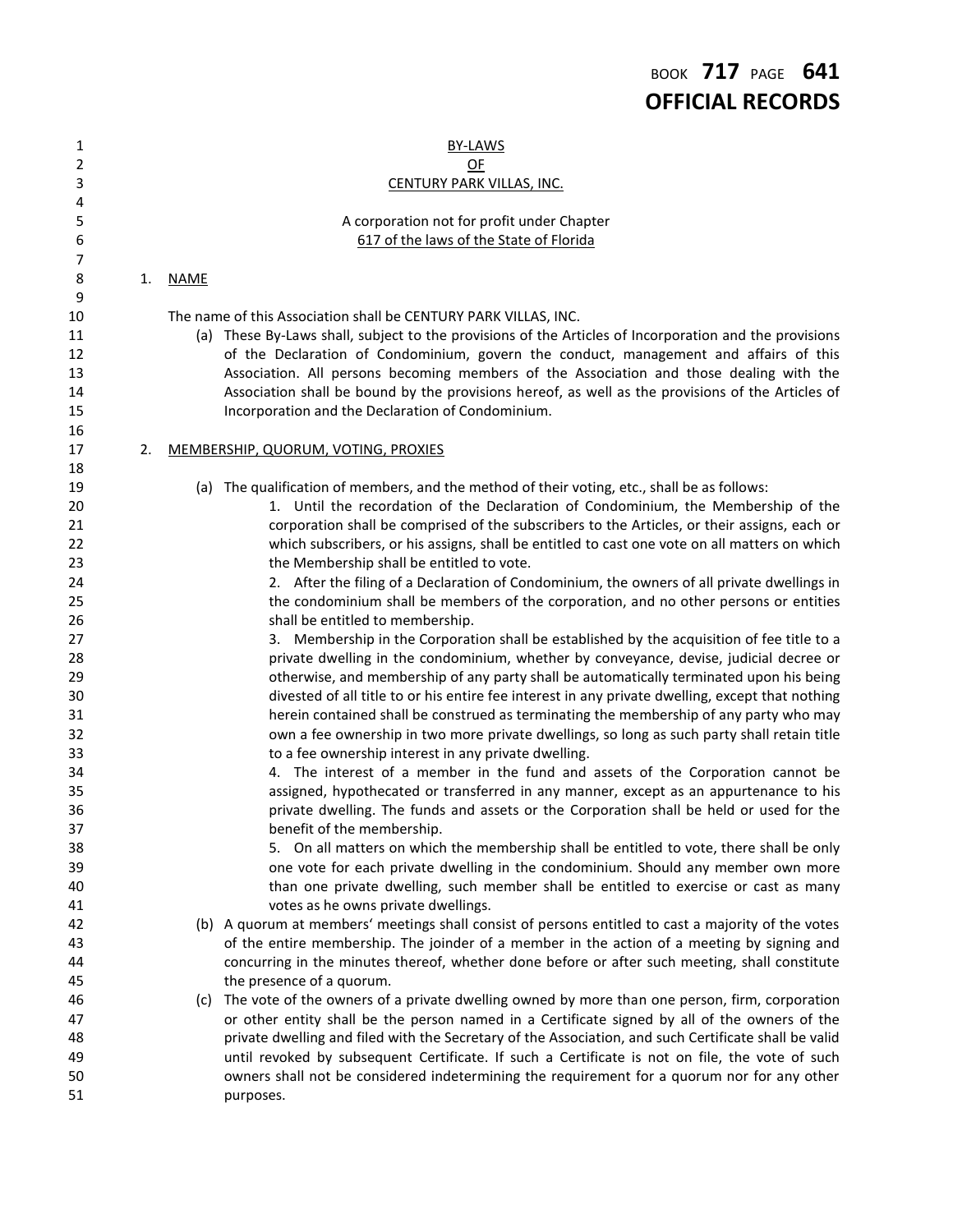# BOOK **717** PAGE **642 OFFICIAL RECORDS**

- (d) Votes may be cast in person or by proxy. Proxies shall be valid only for the particular meeting designated thereon and must be filed with the Secretary before the appointed time of the meeting.
- (e) Approval or disapproval of a private dwelling owner upon any matters, whether or not the subject of an association meeting, shall be the same person who would cast the vote of such owner if in an association meeting.

#### 3. ANNUAL AND SPECIAL MEETING OF MEMBERSHIP

- (a) The Annual Members' Meeting shall be held at the Office of the Association at 7:30 o'clock P.M., local time, on the first Wednesday in September of each year for the purpose of electing Directors and of transacting any other business authorized to be transacted by the members; provided, however, that if that day is a legal holiday, the meeting shall be held at the same hour on the next succeeding Wednesday.
- (b) Special Members' Meeting shall be held whenever called by the President or Vice President or by a majority of the Board of Directors, and must be called by such officers upon receipt of a written request from members of the Association owning a majority of the private dwellings. Such notice to be written or printed and to state the time and place and object for which the meeting is called. Such notice shall be given to each member not less than ten (10) days nor more than sixty (60) days prior to the date set for such meeting, which notice shall be mailed or presented 72 personally to each member within said time. If presented personally, receipt of such notice shall be given by the member, indicating the date on which such notice was received by him or, in lieu thereof, proof of delivery of such notice may be made by written affidavit of the person making such delivery. If mailed, such notice shall be deemed to be properly given when deposited in the United States Mail addressed to the member at his post office address as it appears on the **records of the Association, the postage thereon prepaid. Proof of such mailing shall be given by**  the affidavit of the person giving the notice. Any member may, by written waiver of notice signed by such member waive such notice, and such waiver, when filed in the records of the Association, whether before or after the holding of the meeting, shall be deemed equivalent to **the giving of such notice to such member.** If any members' meeting cannot be organized because a quorum has not attended, or because the greater percentage of the membership required to constitute a quorum for particular purposes has not attended, as set forth in the 84 Articles of Incorporation, these By-Laws or the Declaration of Condominium, the members who 85 are present either in person or by proxy may adjourn the meeting from time to time until a quorum, or the required percentage of attendance if greater than a quorum, is present.
- (c) The order of business at Annual Members' Meetings, and, as far as practical, at any other members' meeting shall be:
- (i) Election of Chairman of the meeting
- (ii) Calling of the roll and certifying of proxies
- (iii) Proof of notice of meeting or waiver of notice
- (iv) Reading and disposal of any unapproved minutes
- (v) Reports of officers
- (vi) Reports of committees
- (vii) Election of inspectors of election
- (viii) Election of directors
- (ix) Unfinished business
- (x) New business
- (xi) Adjournment
- 

4. BOARD OP DIRECTORS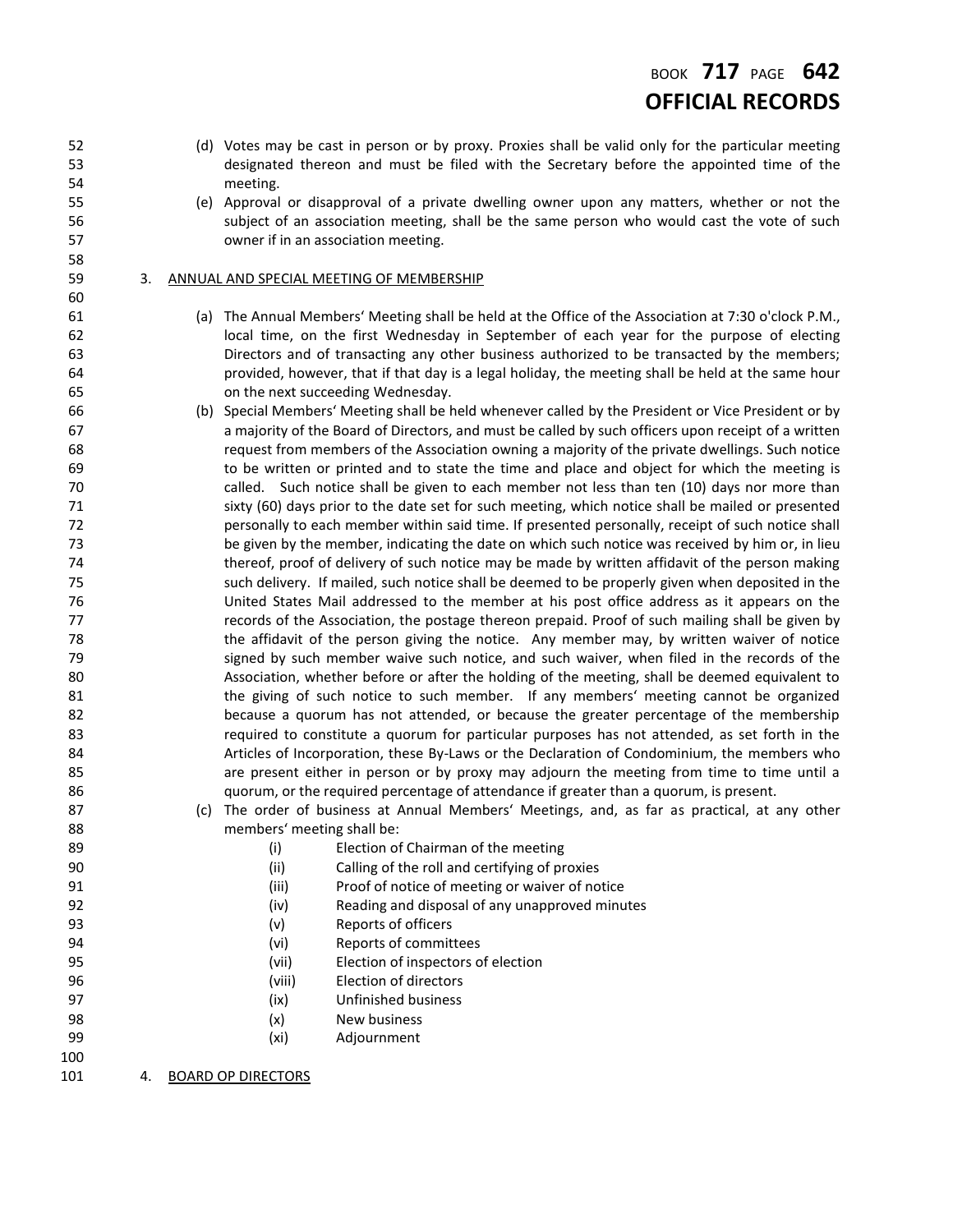# BOOK **717** PAGE **643 OFFICIAL RECORDS**

| 102        |     | (a) The first Board of Directors of the Association shall consist of three (3) persons. The number of                                          |
|------------|-----|------------------------------------------------------------------------------------------------------------------------------------------------|
| 103        |     | Directors shall be established by the Board of Directors from time to time.                                                                    |
| 104        |     | (b) Election and removal of Directors shall be conducted in the following manner:                                                              |
| 105        |     | (i) The members of the Board of Directors shall be elected by a plurality of the votes cast                                                    |
| 106        |     | at the Annual Meeting of the members of the Association and shall serve for a term of                                                          |
| 107        |     | one year until the next Annual Meeting of members.                                                                                             |
| 108        |     | (ii) Members may remove a Director at any special meeting called for such purpose in the                                                       |
| 109        |     | same manner as is provided hereinbefore for the election of Directors and any vacancies                                                        |
| 110        |     | created by such removal shall be filled for the unexpired term at such meeting by the                                                          |
| 111        |     | members in the same manner as is provided for the annual election of Directors.                                                                |
| 112        |     | (iii) Vacancies in the Board of Directors except those created by removal of a Director by                                                     |
| 113        |     | the membership may be filled until the date of the next Annual Meeting by the remaining                                                        |
| 114        |     | Directors, the successor Director to fill the vacated Directorship for the unexpired term:                                                     |
| 115        |     | thereof.                                                                                                                                       |
| 116        |     | (iv) In the election of Directors, each member shall be entitled to cast one vote for each                                                     |
| 117        |     | Director to be elected, but voting for Directors shall be noncumulative.                                                                       |
| 118        |     | (c) The organization meeting of the newly elected Board of Directors shall be held within ten (10)                                             |
| 119        |     | days of their election, at such time and at such place as shall be fixed by the Directors at the                                               |
| 120        |     | meeting at which they were elected, and no further notice of the organization meeting shall be                                                 |
|            |     |                                                                                                                                                |
| 121<br>122 |     | necessary provided a quorum shall be present.<br>(d) Regular meetings of the Board of Directors may be held at such time and place as shall be |
|            |     |                                                                                                                                                |
| 123        |     | determined from time to time by a majority of the Directors. Notice of regular meetings shall be                                               |
| 124        |     | given to each Director, personally or by mail, telephone or telegram, at least three (3) days prior                                            |
| 125        |     | to the day named for such meeting unless notice is waived.                                                                                     |
| 126        |     | (e) Special meetings of the Board of Directors may be called by the President, and must he called by                                           |
| 127        |     | the Secretary at the written request of one-third of the votes of the Board. Not less than three                                               |
| 128        |     | (3) days notice of a meeting shall be given to each Director, personally or by mail, telephone or                                              |
| 129        |     | telegram, which notice shall state the time, place and purpose of the meeting.                                                                 |
| 130        | (f) | Any Director may waive notice of a meeting before or after the meeting, and such waiver shall be                                               |
| 131        |     | deemed equivalent to the giving of notice.                                                                                                     |
| 132        | (g) | A quorum at a Directors' meeting shall consist of the Directors entitled to cast a majority of the                                             |
| 133        |     | votes of the entire Board. The acts of the Board approved by a majority of the votes present at a                                              |
| 134        |     | meeting at which a quorum is present shall constitute the acts of the Board of Directors. Except                                               |
| 135        |     | as specifically otherwise provided in the Articles of Incorporation, these By-Laws or the                                                      |
| 136        |     | Declaration of Condominium. If any Directors' meeting cannot be organized because a quorum                                                     |
| 137        |     | has not attended, or because the greater percentage of the Directors required to constitute a                                                  |
| 138        |     | quorum for particular purposes has not attended, wherever the latter percentage of attendance                                                  |
| 139        |     | may be required as set forth in the Articles of Incorporation, these By-Laws or the Declaration of                                             |
| 140        |     | Condominium, the Directors who are present may adjourn the meeting from time to time until a                                                   |
| 141        |     | quorum, or the required percentage of attendance if greater than a quorum is present. At any                                                   |
| 142        |     | adjourned meeting, any business which might have been transacted at the meeting as originally                                                  |
| 143        |     | called may be transacted without further notice. The joinder of a Director in the action of a                                                  |
| 144        |     | meeting by signing and concurring in the minutes thereof shall constitute the presence of such                                                 |
| 145        |     | Director for the purpose of determining a quorum.                                                                                              |
| 146        |     | (h) The presiding officer of Directors' meetings shall be the chairman of the Board, if such an officer                                        |
| 147        |     | has been elected; and if not, then the President shall preside. In the absence of the presiding                                                |
| 148        |     | officer, the Directors present shall designate one of their members to preside.                                                                |
| 149        | (i) | Directors' fees, if any, shall be determined by the members.                                                                                   |
| 150        | (i) | All of the powers and duties of the Association shall be exercised by the Board of Directors,                                                  |
| 151        |     | including those existing under the common law and statutes, the Articles of Incorporation of the                                               |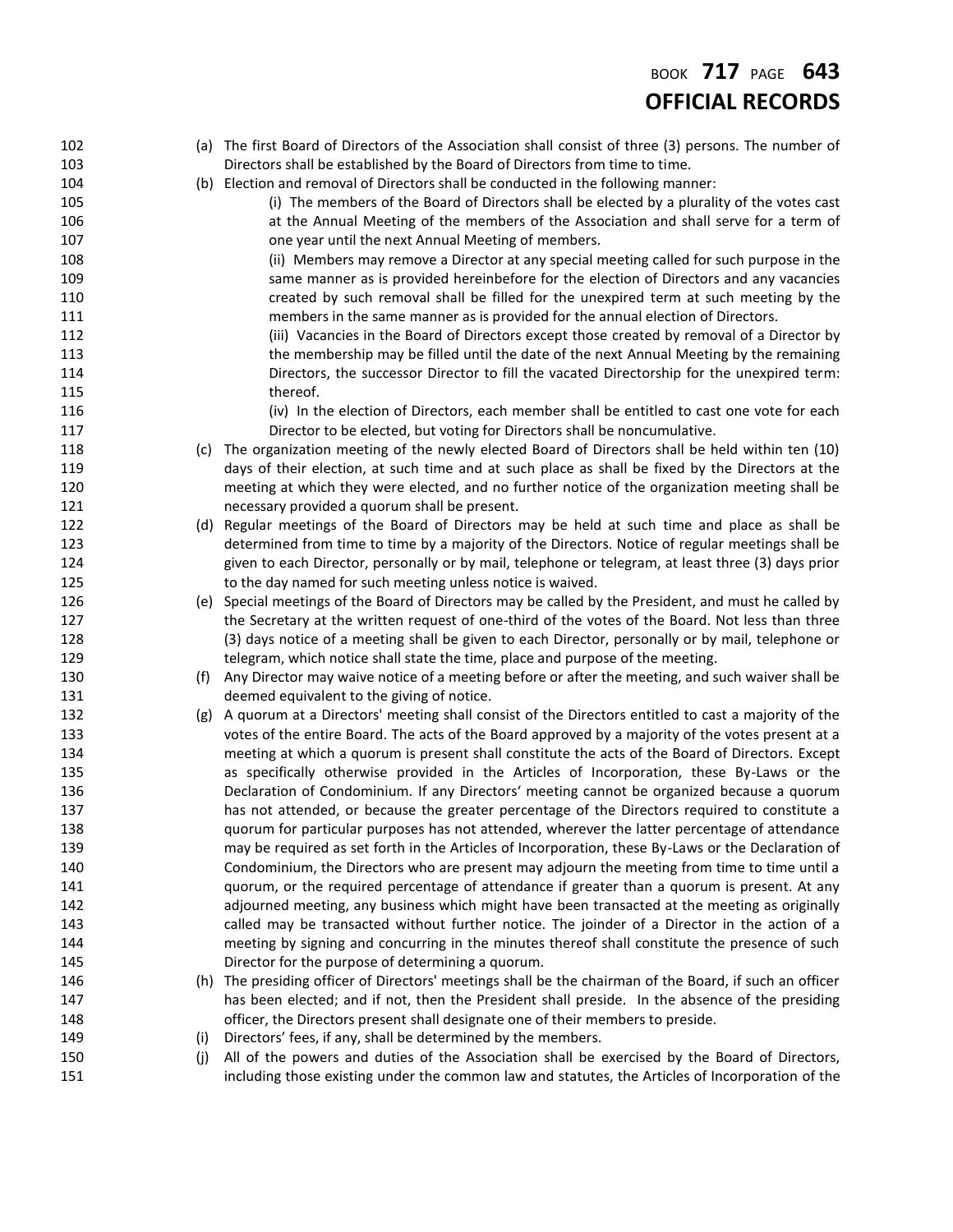| 152        |    |                 | Association, these By-Laws and the Declaration of Condominium, and shall include, without                                                                                       |
|------------|----|-----------------|---------------------------------------------------------------------------------------------------------------------------------------------------------------------------------|
| 153        |    |                 | limiting the generality of the foregoing, the following:                                                                                                                        |
| 154        |    |                 | (i) To make, levy and collect assessments against members and members' private                                                                                                  |
| 155        |    |                 | dwellings to defray the costs of the condominium, and to use the proceeds of said                                                                                               |
| 156        |    |                 | assessments in the exercise of the powers and duties granted unto the Association;                                                                                              |
| 157        |    |                 | (ii) The maintenance, repair, replacement, operation and management of the                                                                                                      |
| 158        |    |                 | Condominium wherever the same is required to be done and accomplished by the                                                                                                    |
| 159        |    |                 | Association for the benefit of its members;                                                                                                                                     |
| 160        |    |                 | (iii) The reconstruction of improvements after casualty, and the further improvement of                                                                                         |
| 161        |    |                 | the property, real and personal;                                                                                                                                                |
| 162        |    |                 | (iv) To make and amend regulations governing the use of the property, real and personal,                                                                                        |
| 163        |    |                 | in the Condominium, so long as such regulations or amendments thereto do not conflict                                                                                           |
| 164        |    |                 | with the restrictions and limitations which may be placed upon the use of such property                                                                                         |
| 165        |    |                 | under the terms of the Articles of Incorporation and Declaration of Condominium and By-                                                                                         |
| 166        |    |                 | Laws;                                                                                                                                                                           |
| 167        |    |                 | (v) To approve or disapprove proposed purchasers and lessees of Private Dwellings in the                                                                                        |
| 168        |    |                 | manner specified in the Declaration of Condominium;                                                                                                                             |
| 169        |    |                 | (vi) To acquire, operate, lease, manage and otherwise trade and deal with property, real                                                                                        |
| 170        |    |                 | and personal, including Private Dwellings in the Condominium, as may be necessary or                                                                                            |
| 171        |    |                 | convenient in the operation and management of the Condominiums and in accomplishing                                                                                             |
| 172        |    |                 | the purposes set forth in the Declaration of Condominium;                                                                                                                       |
| 173        |    |                 | (vii) To contract for the management of the Condominium and to delegate to such                                                                                                 |
| 174        |    |                 | contractor all of the powers and duties of the Association, except those which may be                                                                                           |
| 175        |    |                 | required by the Declaration of Condominium to have approval of the Board of Directors or                                                                                        |
| 176        |    |                 | membership of the Association;                                                                                                                                                  |
| 177        |    |                 | (viii) To enforce by legal means the provisions of the Articles of Incorporation and By-                                                                                        |
| 178        |    |                 | Laws of the Association, the Declaration of Condominium and the regulations hereinafter                                                                                         |
| 179        |    |                 | promulgated governing use of the Condominium property;                                                                                                                          |
| 180        |    |                 | (ix) To pay all taxes and assessments which are liens against any part of the Condominium                                                                                       |
| 181        |    |                 | other than Private Dwellings and the appurtenances thereto, and to assess the same                                                                                              |
| 182        |    |                 | against the members and their respective Private Dwellings subject to such liens;                                                                                               |
| 183        |    |                 | (x) To carry casualty, liability, workmen's compensation, and such other insurance as may                                                                                       |
| 184        |    |                 | be deemed necessary for the protection of the members and the Association;                                                                                                      |
| 185        |    |                 | (xi) To pay all costs of power, gas, water, sewer and other utility services rendered to the                                                                                    |
| 186        |    |                 | Condominium and not billed to the owners or the separate Private Dwellings; and                                                                                                 |
| 187        |    |                 | (xii) To employ personnel for reasonable compensation to perform the services required                                                                                          |
| 188        |    |                 | for proper administration of the purposes of the Association;                                                                                                                   |
| 189        |    |                 |                                                                                                                                                                                 |
| 190        |    |                 | (xiii) The Condominium Association may acquire and enter into agreements from time to<br>time whereby it acquires leaseholds, memberships and other possessory or use interests |
|            |    |                 |                                                                                                                                                                                 |
| 191        |    |                 | in lands or facilities including, but not limited to country clubs, golf courses, marinas and                                                                                   |
| 192        |    |                 | other recreational facilities whether or not contiguous to the lands of the Condominium,                                                                                        |
| 193        |    |                 | intended to provide for the enjoyment, recreation and other use or benefit of the unit                                                                                          |
| 194        |    |                 | owners. The expenses of rental, membership fees, operations, replacements and other                                                                                             |
| 195        |    |                 | undertakings in connection therewith shall be common expenses together with all other                                                                                           |
| 196        |    |                 | expenses and costs herein or by law defined as common expenses.                                                                                                                 |
| 197        |    |                 |                                                                                                                                                                                 |
| 198<br>199 | 5. | <b>OFFICERS</b> |                                                                                                                                                                                 |
|            |    |                 |                                                                                                                                                                                 |

 (a) The executive officers of the Association shall be a President, who shall be a Director, a Vice 201 President, who shall be a Director, a Treasurer, a Secretary and an Assistant Secretary, all of whom shall be elected annually by the Board of Directors and who may be peremptorily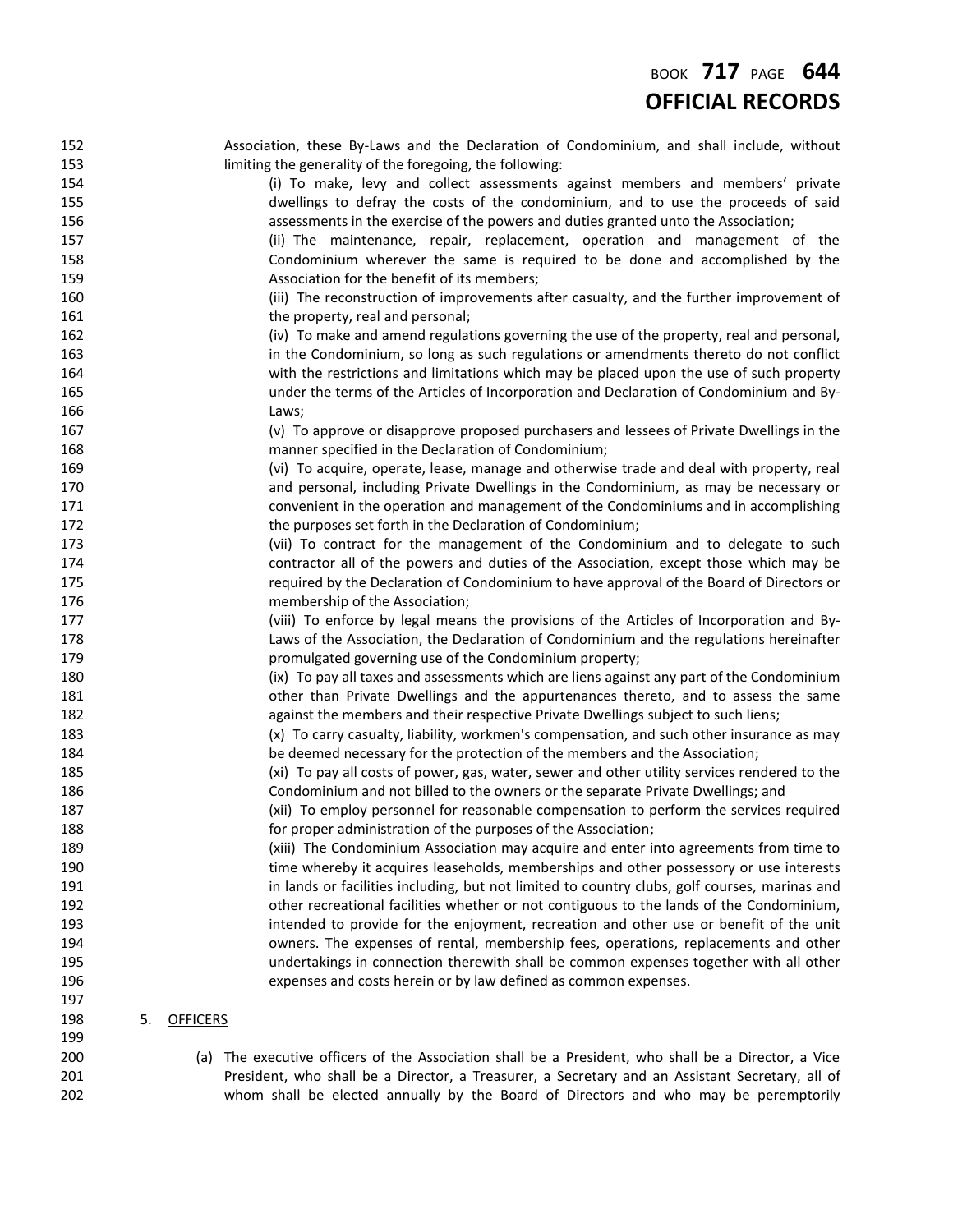# BOOK **717** PAGE **645 OFFICIAL RECORDS**

| 203        |    |     | removed by vote of the Directors at any meeting. Any person may hold two or more offices,               |
|------------|----|-----|---------------------------------------------------------------------------------------------------------|
| 204        |    |     | except that the President shall not also be the Secretary or an Assistant Secretary. The Board of       |
| 205        |    |     | Directors shall from time to time elect such other officers and designate their powers and duties       |
| 206        |    |     | as the Board shall find to be required to manage the affairs of the Association.                        |
| 207        |    |     | (b) The President shall be the chief executive officer of the Association. He shall have all of the     |
| 208        |    |     | powers and duties which are usually vested in the office of President of an Association including,      |
| 209        |    |     | but not limited, to the power to appoint committees from among the members from time to                 |
| 210        |    |     | time, as he may, in his discretion, determine appropriate, to assist in the conduct of the affairs of   |
| 211        |    |     | the Association.                                                                                        |
| 212        |    |     | (c) The Vice President shall, in the absence or disability of the President, exercise the powers and    |
| 213        |    |     | perform the duties of President. He shall also generally assist the President and exercise such         |
| 214        |    |     | other powers and perform such other duties as shall be prescribed by the Directors.                     |
| 215        |    |     | (d) The Secretary shall keep the minutes of all proceedings of the Directors and the members. He        |
| 216        |    |     | shall attend to the giving and serving of all notices to the members and Directors, and such other      |
| 217        |    |     | notices required by law. He shall have custody of the seal of the Association and affix the same to     |
| 218        |    |     | instruments requiring a seal when duly signed. He shall keep the records of the Association,            |
| 219        |    |     | except those of the Treasurer, and shall perform all other duties incident to the office of             |
| 220        |    |     | Secretary of an Association and as may be required by the Directors or President. The Assistant         |
| 221        |    |     | Secretary shall perform the duties of Secretary when the secretary is absent.                           |
| 222        |    |     | (e) The Treasurer shall have custody of all of the property of the Association, including funds,        |
| 223        |    |     | securities and evidences of indebtedness. He shall keep the assessment rolls and accounts of the        |
| 224        |    |     | members; he shall keep the books of the Association in accordance with good accounting                  |
| 225        |    |     | practices; and he shall perform all other duties incident to the office of Treasurer.                   |
| 226        |    | (f) | The compensation of all officers and employees of the Association shall be fixed by the Directors.      |
| 227        |    |     | This provision shall not preclude the Board of Directors from employing a Director as an                |
| 228        |    |     | employee of the Association, nor preclude the contracting with a Director for the management            |
| 229        |    |     | of the condominium.                                                                                     |
| 230        |    |     |                                                                                                         |
| 231<br>232 | 6. |     | <b>FISCAL MANAGEMENT</b>                                                                                |
| 233        |    |     | The provisions for fiscal management of the Association set forth in the Declaration of Condominium and |
| 234        |    |     | Articles of Incorporation shall be supplemented by the following provisions:                            |
| 235        |    |     |                                                                                                         |
| 236        |    |     | (a) The Association shall operate on a calendar year.                                                   |
| 237        |    |     | (b) The assessment roll shall be maintained in a set or accounting books which there shall be an        |
| 238        |    |     | account for each Private Dwelling. Such an account shall designate the name and address of the          |
| 239        |    |     | owner or owners, the amount of each assessment against the owners, the dates and amounts in             |
| 240        |    |     | which assessments come due, the amounts paid upon the account and the balance due upon                  |
| 241        |    |     | assessments.                                                                                            |
| 242        |    |     | (c) The Board of Directors shall adopt a budget for each calendar year which shall contain estimates    |
| 243        |    |     | of the cost of performing the functions of the Association, including, but not limited to the           |
| 244        |    |     | following items:                                                                                        |
| 245        |    |     | (i) Common expense budget, which shall include, without limiting the generality of the                  |
| 246        |    |     | foregoing, the estimated amounts necessary for maintenance and operation of Common                      |
| 247        |    |     | Property and Limited Common Property, recreational areas, landscaping, street and                       |
| 248        |    |     | walkways, office expense, utility services, insurance, administration and reserves                      |
| 249        |    |     | (operating and replacement); and                                                                        |
|            |    |     | (ii) Proposed assessments against each member                                                           |
| 250        |    |     |                                                                                                         |
| 251        |    |     |                                                                                                         |
| 252        |    |     | Copies of the proposed budget and proposed assessments shall be transmitted to each                     |
| 253        |    |     | member on or before January 1 of the year for which the budget is made. If the budget is                |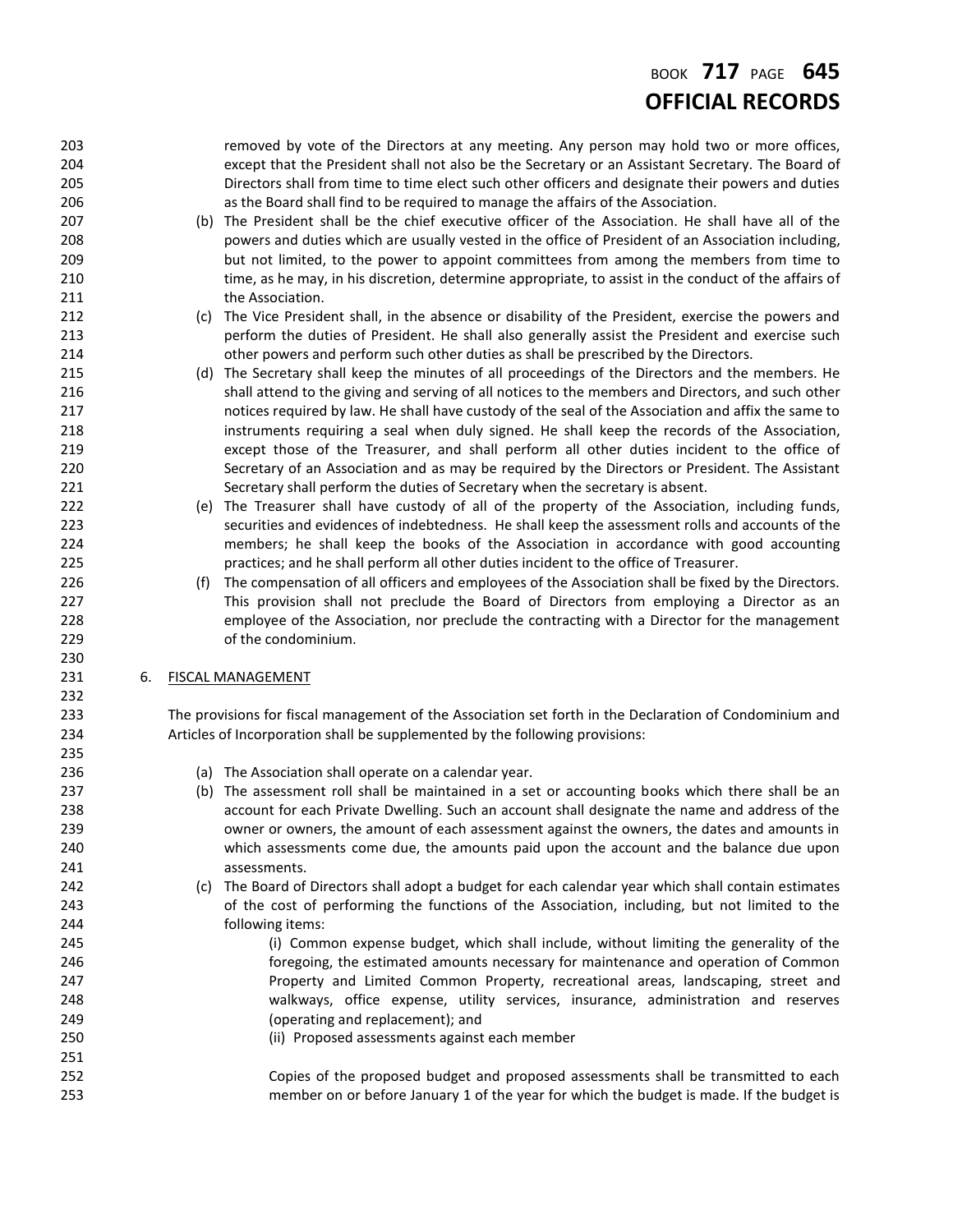# BOOK **717** PAGE **646 OFFICIAL RECORDS**

 subsequently amended before the assessments are made, a copy of the amended budget shall be furnished each member concerned. Delivery of a copy of any budget or amended budget to each member shall not affect the liability of any member for any such assessment, nor shall delivery of a copy of such budget or amended budget be considered as a condition precedent to the effectiveness of said budget and assessments levied pursuant thereto, and nothing herein contained shall be construed as restricting the right 260 of the Board of Directors to at any time in their sole discretion levy any additional assessment in the event that the budget originally adopted shall appear to be insufficient 262 to pay costs and expenses of operation and management, or in the event of emergencies. (d) The depository of the Association shall be such bank or banks as shall be designated from time to time by the Directors and in which the monies of the Association shall be deposited. Withdrawal of monies from such accounts shall be only by checks signed by such persons as are authorized by the Directors. (e) An audit of the accounts of the Association shall be made as required and ordered by the Board of Directors. (f) Fidelity bonds may be required by the Board of Directors from all officers and employees of the Association and from any contractor handling or responsible for Association funds. The amount 272 of such bonds shall be determined by the Directors. The premium on such bonds shall be paid by the Association. 7. PARLIAMENTARY RULES Roberts Rules of Order (latest edition) shall govern the conduct of corporate proceedings when not in conflict with the Articles of Incorporation and these By-Laws or with the Statutes of the State of Florida. 280 8. AMMENDMENTS TO THE BY-LAWS Amendments to these By-Laws shall be proposed and adopted in the following manner: (a) Amendments to these By-Laws may be proposed by the Board of Directors of the Association acting upon vote of the majority of the Directors, or by members of the Association owning a majority of the Private Dwellings in the Condominium, whether meeting as members or by instrument in writing signed by them. (b) Upon any amendment or amendments to these By-Laws being proposed by said Board of Directors or members, such proposed amendment, or amendments shall be transmitted to the President of the Association, or other officer of the Association in absence of the President, who shall thereupon call a Special Joint Meeting of the members of the Board of Directors of the Association and the membership for a date not sooner than twenty (20) days or later than sixty (60) days from receipt by such officer of the proposed amendment or amendments, and it shall be the duty or the Secretary to give to each member written or printed notice of such meeting in the same form and in the same manner as notice of the call of a Special Meeting of the members is required as herein set forth. (c) In order for such amendment or amendments to become effective, the same must be approved by an affirmative vote of two-thirds of the entire membership of the Board of Directors and by an affirmative vote of the members owning not less than three-fourths of the Private Dwellings in the Condominium. Thereupon, such amendment or amendments to these By-Laws shall be transcribed, certified by the President and Secretary of the Association, and a copy thereof shall be recorded in the public records of the county in which the property is located within ten (10) days from the date on which any amendment or amendments have been affirmatively approved by the Directors and members.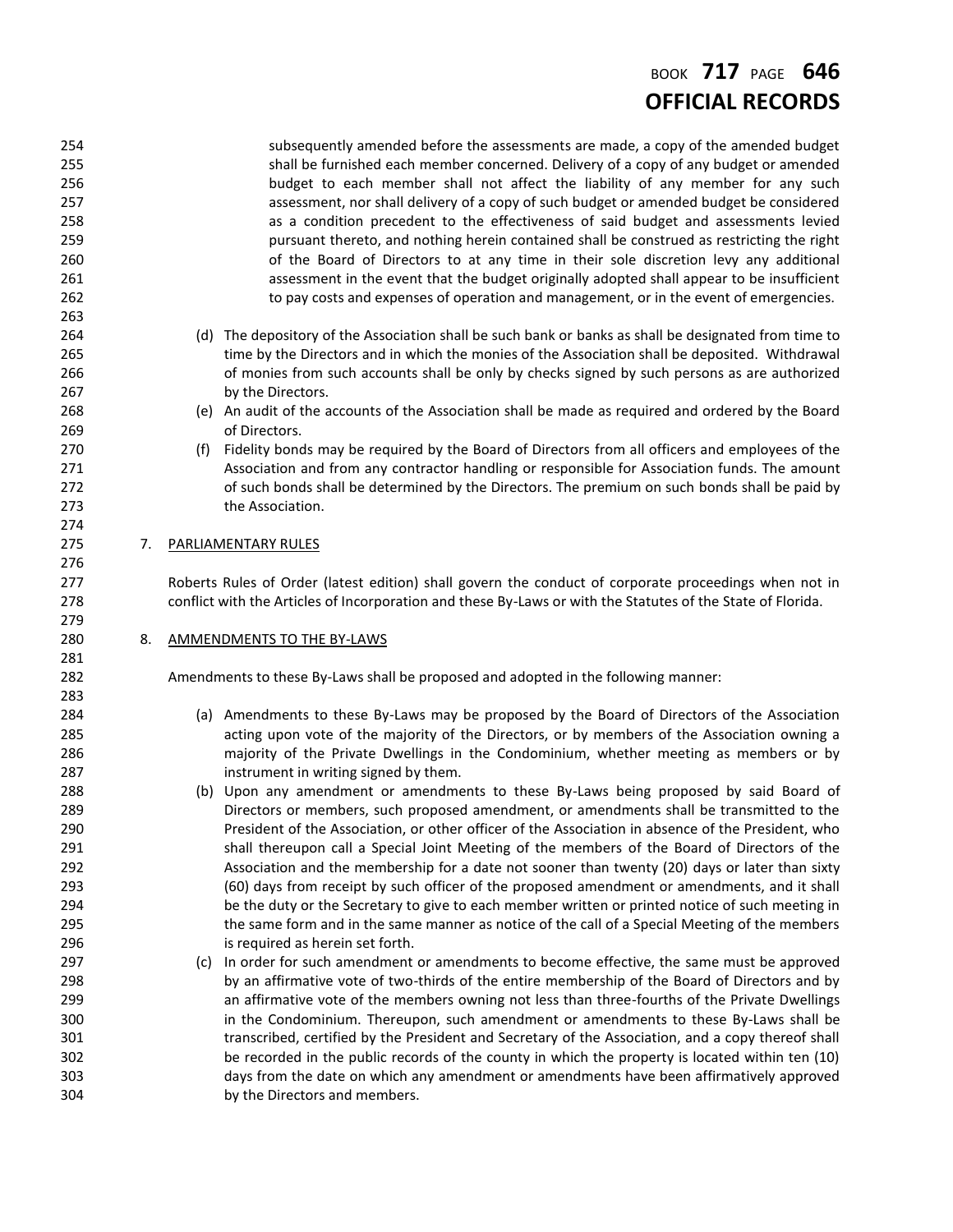# BOOK **717** PAGE **647 OFFICIAL RECORDS**

 (d) At any meeting held to consider such amendment or amendments to the By-Laws, the written vote of any member of the Association shall be recognized if such member is not in attendance at such meeting or represented thereat by proxy, provided such written vote is delivered to the Secretary of the Association at or prior to such meeting.

#### 9. MISCELLANEOUS PROVISIONS

- (a) Private Dwellings for Residential Use Only: Each Private Dwelling is hereby restricted to residential use by the owner or owners thereof, their immediate families, guests and invitees.
- (b) Rules and Regulations for Use of Common Property: The use of Common Property by the owner or owners of all Private Dwellings, and all other parties authorized to use the same, and use or Limited Common Property by the owner or owners entitled to use the same, shall be at all times subject to such reasonable rules and regulations as may be prescribed and established governing such use, or which may be hereafter prescribed and established by the Association. Rules and regulations governing the use of the Common Property may be promulgated by the Board of Directors of the Association from time to time.
- (c) Premises to be Used for Lawful Purposes Only: No immoral, improper, offensive or unlawful use shall be made of any Private Dwellings, or of the common property, or of the limited common property, nor any part thereof, and all laws, zoning ordinances and regulations of all governmental authorities having jurisdiction of the Condominium shall be observed. No owner of any Private Dwelling shall permit or suffer anything to be done or kept in his Private Dwelling, or on the Common Property, or on the Limited Common Property, which will increase the rate of 327 insurance on the Condominium, or which will obstruct or interfere with the rights of other occupants of the building or annoy them by unreasonable noises, nor shall any such owner undertake any use or practices which shall create and constitute a nuisance to any other owner of a Private Dwelling, or which interferes with the peaceful possession and proper use of any other Private Dwelling, or the Common Property, or the Limited Common Property.
- 332 (d) Emergency Entry into Private Dwellings: In case of any emergency originating in or threatening any Private Dwelling, regardless of whether the owner is present at the time of such emergency, the Board of Directors of the Association or any other person authorized by it or the building superintendent or Managing Agent, shall have the right to enter such Private Dwelling for the purpose of remedying or abating the cause of such emergency, and such right of entry shall be 337 immediate, and to facilitate entry in the event of any such emergency, the owner, of each Private Dwelling if required by the Association, shall deposit under the control of the Association a key to such Private Dwelling.
- 340 (e) Right of Entry for Maintenance of Common Property: Whenever it is necessary to enter any Private Dwelling or the purpose of performing any maintenance, alteration or repair to any portion of the Common Property, or to go upon any Limited Common Property for such purpose, the owner of each Private Dwelling shall permit other owners or their representatives, or the duly constituted and authorized agent of Association to enter such Private Dwelling, or to go upon the Limited Common Property constituting an appurtenance to any such Private Dwelling, 346 for such purpose, provided that such entry shall be made only at reasonable times and with reasonable advance notice.
- 348 (f) Alterations of Private Dwellings: No owner of a Private Dwelling shall permit to be made any structural modifications or alterations in such Private Dwellings without first obtaining the written consent of Association, which consent may be withheld in the event that a majority of the Board of Directors of said corporation determine, in their sole discretion, that such structural modifications or alterations would affect or in any manner endanger the building in part or in its entirety. If the modification or alteration desired by the owner of any Private Dwelling involves the removal of any permanent interior partition, Association shall have the right to permit such removal so long as the permanent interior partition to be removed is not a load bearing partition,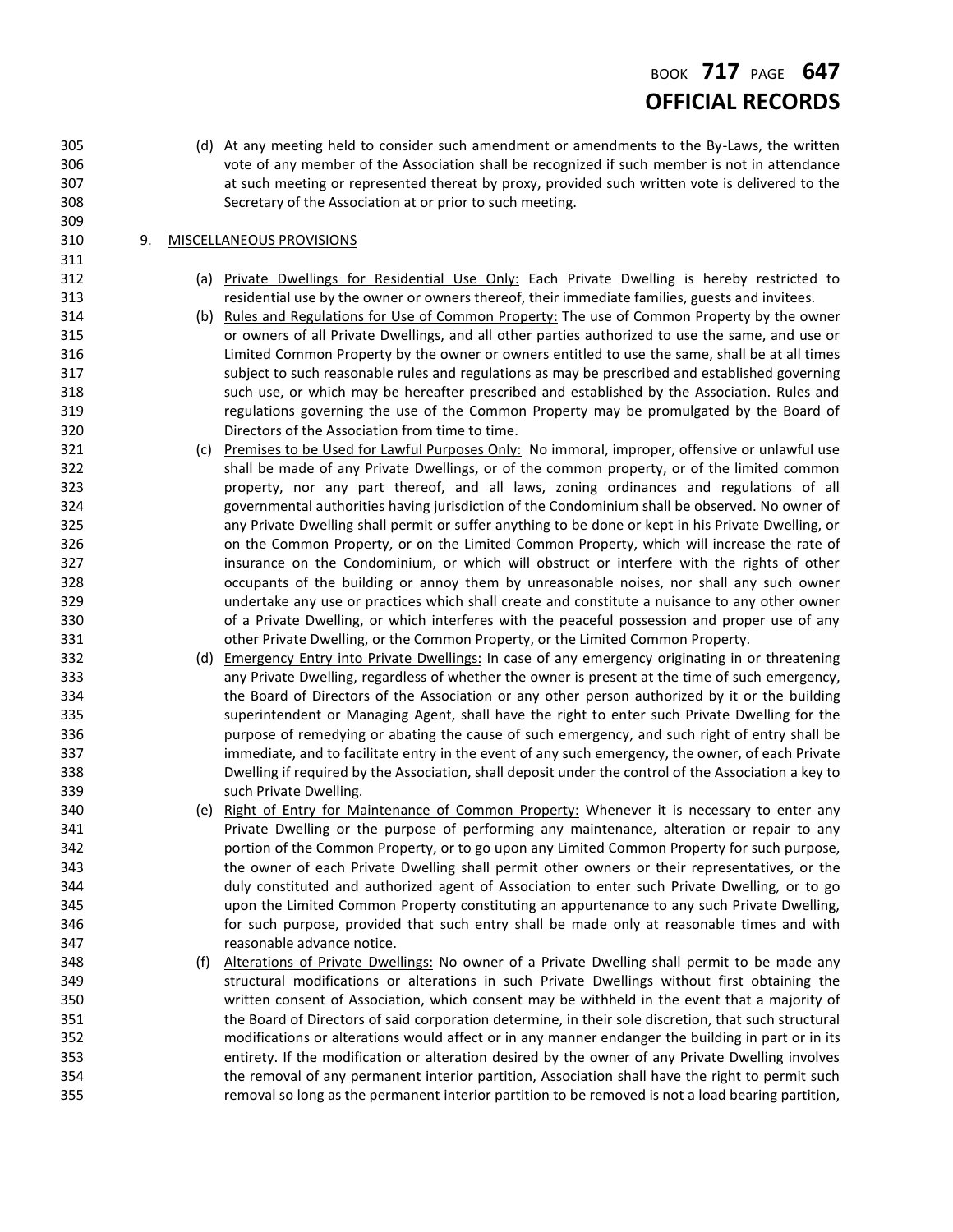### BOOK **717** PAGE **648 OFFICIAL RECORDS**

 and so long as the removal thereof would in no manner affect or interfere with the provisions of utility services constituting Common Property located therein. No owner shall cause any improvements or changes to be made on the exterior of the building, including painting or other decoration, or the installation of electrical wiring, television antenna, machines or air conditioning units, which may protrude through the walls or roof of the building, or in any manner change the appearance of any portion of the building not within the walls of such Private Dwelling without the written consent of the Association being first bad and obtained.

- (g) Improvements to Common Property: The Association shall have the right to make or cause to be made such alterations or improvements to the Common Property which do not prejudice the rights of the owner of any Private Dwelling, provided the making of such alterations and improvements are approved by the Board of Directors of the Association, and the cost of such alterations or improvements shall be assessed as common expense to be assessed and collected from all of the owners of Private Dwellings. However, where any alterations and improvements are exclusively or substantially exclusively for the benefit of the owner or owners of a Private Dwelling or Private Dwellings requesting the same, then the cost of such alterations and 371 improvements shall be assessed against and collected solely from the owner or owners of the Private Dwelling or Private Dwellings exclusively or substantially exclusively benefitted, the assessment to be levied in such proportion as may be determined by the Board of Directors of the Association.
- 375 (h) Maintenance and Repair by Owners of Private Dwellings: The Owner of each Private Dwelling must promptly correct any condition which, if left uncorrected, would adversely affect the apartment building or any part thereof belonging to another Private Dwelling owner. If the building or any other Private Dwelling owner should sustain damages because of another owner failing to correct the condition within his premises, such owner shall be liable and responsible for the damages and liability which his action or non-action occasioned. The owner of each Private Dwelling shall be liable and responsible for the maintenance, repair and replacement, as the case may be, of all air conditioning equipment, including any fixtures and/or their connections required to provide water, light, power, telephone, sewage and sanitary service to his Private welling and which may now or hereafter be situated in his Private Dwelling. Such Owner shall further be responsible and liable for maintenance, repair and replacement of any and all wall, ceiling and floor exterior surfaces, painting, decorating and furnishings, and all other accessories which such owner may desire to place or maintain in his Private Dwelling. Wherever the maintenance repair and replacement of any items for which the owner of a private dwelling is obligated to maintain, repair or replace at his own expense is occasioned by any loss or damage which may be covered by any insurance maintained in force by the Association, the proceeds of the insurance received by the Association shall be used for the purpose of making such maintenance, repair or replacement, except that the owner of such Private Dwelling shall be, in said instance, required to pay such portion of the costs of such maintenance, repair and replacement as shall, by reason of the applicability of any deductibility provision of such insurance, exceed the amount of the insurance proceeds applicable to such maintenance, repair or replacement.
- (i) Maintenance of Common Property: The Association, at its expense, shall be responsible for the maintenance, repair and replacement of all the Common Property and Limited Common 399 Property, including those portions thereof which contribute to the support of the building, and all conduits, ducts, plumbing, wiring and other facilities located in the Common Property and the Limited Common Property for the furnishing of utility services to the Private Dwellings and said Common Property and the Limited Common Property, and should any incidental damage be caused to any Private Dwelling by virtue of any work which may be done or caused to be done by the Association in the maintenance, repair or replacement of any Common Property, the said Association shall, at its expense, repair such incidental damage.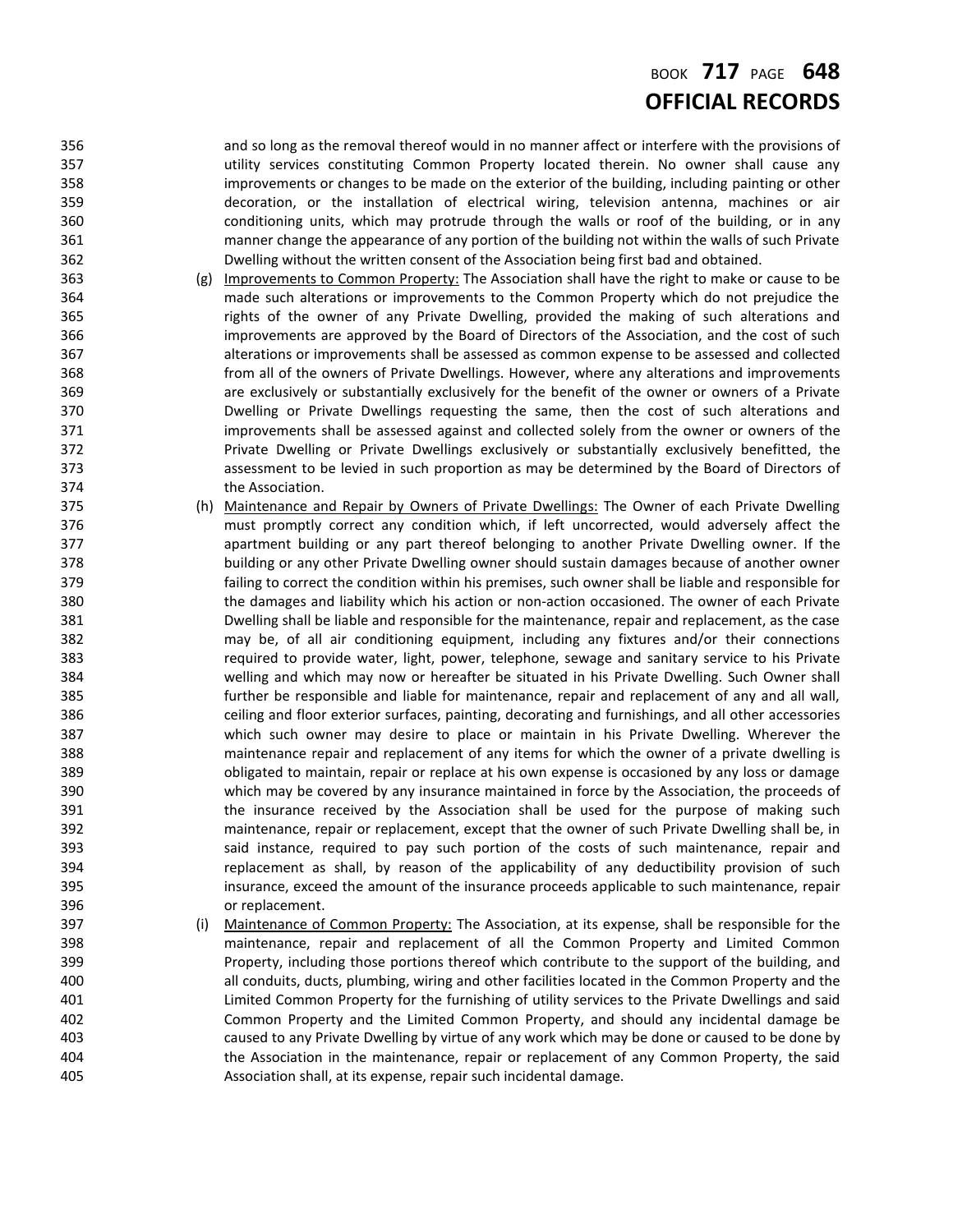# BOOK **717** PAGE **649 OFFICIAL RECORDS**

406 (j) Liability for Loss Insurance: Risk of loss of or damage to any furniture, furnishings, personal effects and other personal property (other than such furniture, furnishings and personal property constituting a portion of the Common Property) which may be stored in any Private Dwelling, or **in to or upon Common Property or Limited Common Property, shall be borne by the owner of**  each such Private Dwelling. The owner of a Private Dwelling shall be liable for injuries or damages resulting from an accident in his own Private Dwelling, to the same extent and degree that the owner of the house would be liable for an accident occurring within the house. The owner of each Private Dwelling may, at his own expense, obtain insurance coverage for loss of or damage to any furniture, furnishings, personal effects and other personal property belonging to such owner and may, at his own expense and option, obtain insurance coverage against personal liability for injury to the person or property of another while within such owner's Private Dwelling or upon the Common Property or Limited Common Property. 418 (k) Insurance Coverage to be Maintained by Association: The Association will maintain and keep in full force and effect the following insurance: (i) Casualty insurance covering all of the Private Dwellings, Common Property and Limited Common Property against loss or damage by fire, windstorm or other hazards covered by the standard Extended Coverage endorsement; and (ii) Public liability and property damage insurance in such amounts and in such form as shall be determined by the Board of Directors; and (iii) Workmen's Compensation Insurance, if needed to meet the requirements of law; and (iv) Such other insurance as the Board of Directors may from time to time deem to be in the best interest of the Association and its members. 428 (I) Limited Common Property: Upon his acquiring a leasehold or fee simple title interest in and to a Private Dwelling each owner shall be assigned to a parking space. The said parking space is designated as Limited Conon Property with respect to such Limited Common Property, the owner of the Private Dwelling being assigned the parking space shall have the exclusive right to use the same, and such exclusive right shall become an appurtenance to said private dwelling and shall be encumbered by or subject to any mortgage then or thereafter encumbering said Private Dwelling; and upon the conveyance or passing of title to the Private Dwelling to which the said Limited Property is appurtenant, such exclusive right shall pass as an appurtenance thereto in the **Same manner as the undivided interest in the Common Property appurtenant to such Private**  Dwelling passes. No conveyance, encumbrance or passing of title in any manner whatsoever to any exclusive right to use a parking space constituting Limited Common Property may be made or accomplished separately from the conveyance, encumbrance or passing of title to the Private Dwelling to which it is appurtenant, except that such exclusive right may be separately assigned, transferred or conveyed to the Association, provided that as a condition precedent to the conveyance, assignment or transfer to the Association of said exclusive right, the same shall be released from any mortgage, lien or encumbrance encumbering the Private Dwelling from which such appurtenance is being severed by conveyance, assignment or transfer. Whenever the Association shall become the owner of the exclusive right to use any parking space, the acquisition of which such exclusive right shall be by instrument executed with the formality of a deed, such exclusive right may be thereafter by instrument executed in such formality assigned by the Association to any Private Dwelling to the same force and effect as if originally assigned thereto by the Association. However, while the Association shall be the owner of the exclusive right to use any parking space, the same shall be treated by the Association just as though said parking space constituted a part of the Common Property instead of the Limited Common Property. No separate charge shall be made by the Association for the use of the parking space. (m) Assessments: Association is given the authority to administer the operation and management of the Condominium. To properly administer the operation and management of the project, Association will incur, for the mutual benefit of all of the owners of Private Dwellings, costs and expenses which will be continuing or nonrecurring costs, as the case may be, which costs and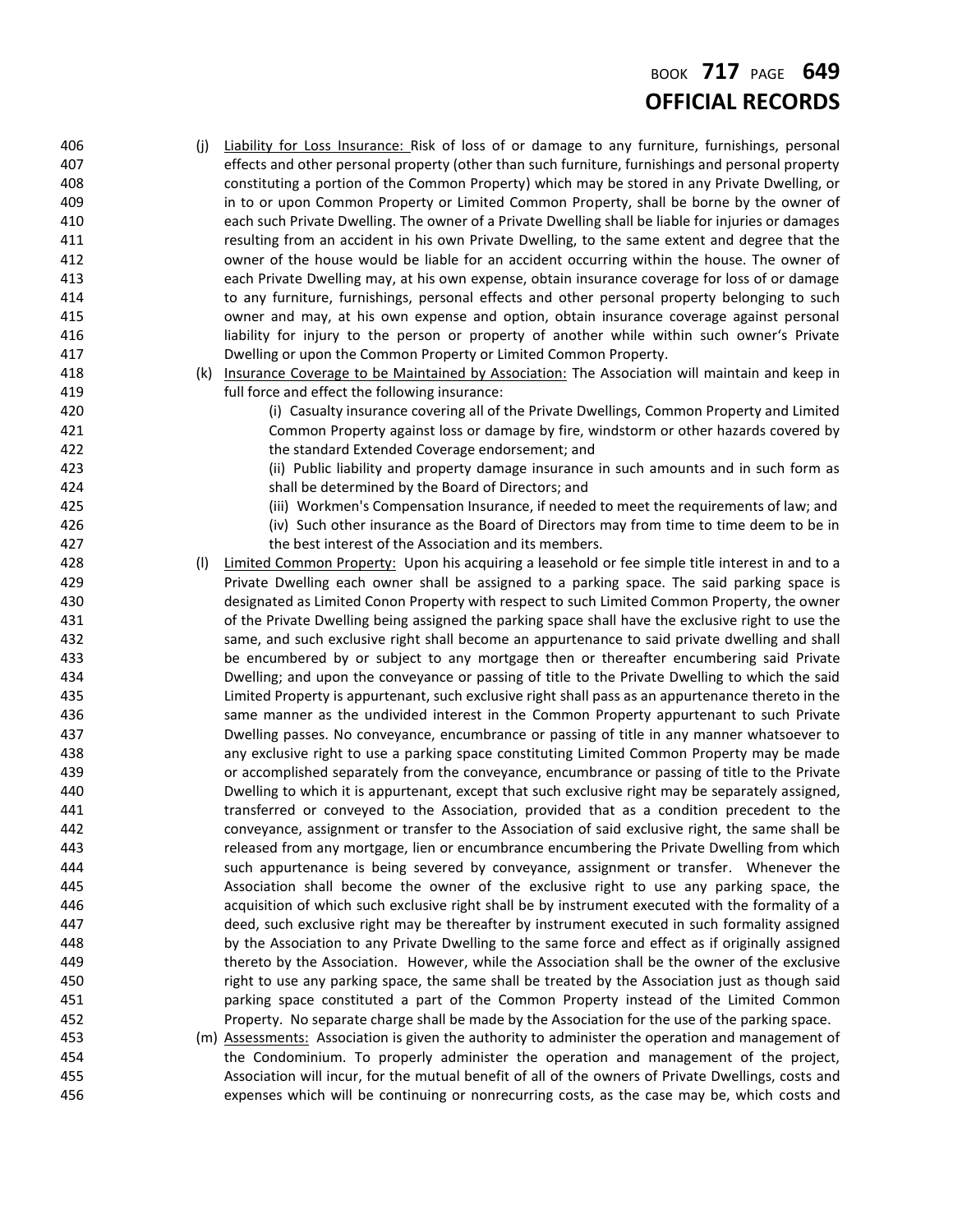### BOOK **717** PAGE **650 OFFICIAL RECORDS**

 expenses are sometimes herein referred to as "common expense". In furtherance of the grant of authority to Association to make levy and collect assessments to pay the costs of the Common expense, the following provisions shall be operative and binding upon the owners of all Private Dwellings, to-wit:

 (i) All assessments levied against the owners of Private Dwellings and said Private Dwellings shall be uniform and, unless specifically otherwise provided for in the Declaration of Condominium, the assessments made by Association shall be in such proportion that the amount of assessment levied against each owner of a Private Dwelling and his Private Dwelling shall bear the same ratio to the total assessment made against all owners of Private Dwellings and their Private Dwellings as does the undivided interest in Common Property appurtenant to each Private Dwelling bears to the total undivided interest in Common Property appurtenant to all Private Dwellings, without increase or diminution for the existence or lack of existence of any exclusive right to use a parking space constituting Limited Common Property which may be an appurtenance to any **Private Dwelling.** Should Association be the owner of any Private Dwelling or Private Dwellings, the assessment which would otherwise be due and payable to Association by the owner of such Private Dwelling or Private Dwellings, reduced by the amount of income which may be derived from the leasing of such Private Dwelling or Private Dwellings by Association, shall be apportioned and assessment therefore levied ratably among the owners of all Private Dwellings which are not owned by Association based upon their proportionate interests in the Common Property exclusive of the interests therein appurtenant to any Private Dwelling or Private Dwellings owned by Association.

479 (ii) The assessment levied against the owner of each Private Dwelling and his Private Dwelling shall be payable in such installments and at such times as may be determined by the Board of Directors of Association.

 (iii) The payment of any assessment or installment thereof due to Association shall be in default if such assessment, or any installment thereof, is not paid unto Association on or before the due date for such payment. When in default, the delinquent assessment or delinquent installment thereof due to Association shall bear interest at the rate of 8% per annum until such delinquent assessment or installment thereof as above provided, and for all costs of collecting such assessment or installment thereof and interest thereon, including a reasonable attorney's fee, whether suit be brought or not.

489 (iv) No owner of a Private Dwelling may exempt himself from liability for any assessment levied against such owner and his Private Dwelling by waiver or the use or enjoyment of any of the Common Property, or by abandonment of the Private Dwelling, or in any other manner.

 (v) The Association is hereby granted a lien upon each Private Dwelling and its appurtenant undivided interest in Common Property and upon any exclusive right to use a parking space constituting Limited Common Property which may be an appurtenance to any such Private Dwelling, which lien shall secure and does secure the monies due for all assessments now or hereafter levied against the owner of each Private Dwelling, which lien shall also secure interest, if any, which may be due on the amount of any delinquent assessments owing to Association, and which lien shall also secure all costs and expenses, **including a reasonable attorney's fee, which may be incurred by Association in enforcing**  this lien upon said Private Dwelling and its appurtenant undivided interest in the Common **Property and Limited Common Property.** In any suit for the foreclosure of said lien, the Association shall be entitled to rental from the owner of any Private Dwelling from the date on which the payment of any assessment or installment thereof became delinquent and shall be entitled to the appointment of a receiver for said Private Dwelling, without notice to the owner of such Private Dwelling. The rental required to be paid shall be equal 507 to the rental charged on comparable type of dwelling units in Florida. The lien granted to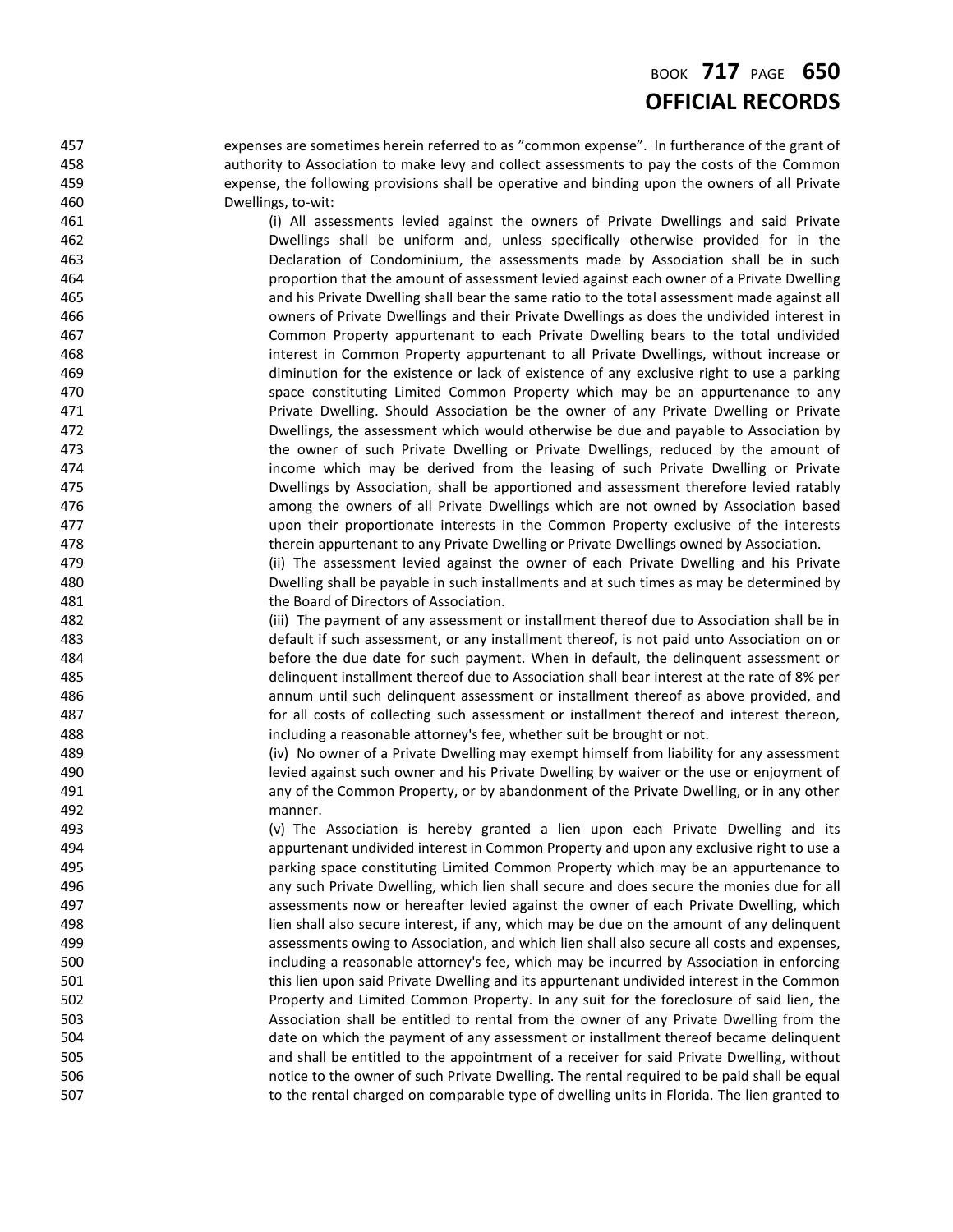## BOOK **717** PAGE **651 OFFICIAL RECORDS**

 the Association shall further secure such advances for taxes, and payments on account of superior mortgages, liens or encumbrances which may be required to be advanced by the Association in order to preserve and protect its lien, and the Association shall further be entitled to interest at the rate of 8% per annum on any such advances made for such purpose. All persons, firms or corporations who shall acquire, by whatever means, any interest in the ownership of any Private Dwelling, or who may be given or acquire a mortgage, lien or other encumbrance thereon, is hereby placed on notice of the lien granted to Association, and shall acquire such interest in any Private Dwelling expressly 516 subject to such lien.

 (n) Rights of Century Park West, Inc., hereinafter called "Developer". The association has contracted for the construction of the apartment building and all improvements on the Associations property, with the contract price for such work being payable from the proceeds of sales of the Private Dwellings in the improved property.

 Developer has the right to require the Association to convey and transfer to it at any time any and all of the apartment units which have not theretofore been sold, transferred or conveyed to others. As to such unsold apartment units, Developer shall have the absolute and continuing 525 right to lease, sublease and/or sell or cause to be leased, subleased and/or sold, any of such units 526 to any person, firm or corporation upon any terms and conditions that it may desire and as to the lease, sublease or sale of any such apartments, the right of approval or of first refusal and any right of redemption which the Association may have by virtue of the provisions of these By-Laws, or by virtue of the provisions of the Articles of Incorporation of the Association or the Declaration 530 of Condominium, shall not be operative in any manner. Further, so long as Developer has the **right to acquire from the Association any apartments, it shall have the absolute right to**  designate, remove and replace at will two-third of the members of the Board of Directors of the Association. None of such Directors need be a resident of the apartment building. Developer 534 shall be responsible for the payment of any assessments which may be levied by the Association against the apartments which Developer owns or has the right to acquire.

 (o) Remedies in the Event of Default: The owner or owners of each Private Dwelling shall be governed by and shall comply with the provisions of the Declaration of Condominium, and the Articles of Incorporation and these By-Laws of Association, as any of the same are now constituted or as they may be amended from time to time. A default by the owners of any Private Dwelling shall entitle Association or the owner or owners of other Private Dwelling or Private Dwellings to the following relief:

 (i) Failure to comply with any of the terms of the Declaration of Condominium or other restriction and regulations contained in the Articles of Incorporation or these By-Laws of Association, or which may be adopted pursuant thereto, shall be grounds for relief which may include, without intending to limit the same, an action to recover some due for damages, injunctive relief, foreclosure of lien or any combination thereof, and which relief may be sought by Association or, if appropriate by an aggrieved owner of a Private Dwelling.

 (ii) The owner or owners of each Private Dwelling shall be liable for the expense of any maintenance, repair or replacement rendered necessary by his act, neglect or 551 carelessness, or by that of any member of his family, or his or their guests, employees, agents or lessees, but only to the extent that such expense is not met by the proceeds of insurance carried by Association. Such liability shall include any increase in fire insurance **rates occasioned by use, misuse, occupancy or abandonment of a Private Dwelling or its**  appurtenances. Nothing herein contained. However, shall be construed so as to modify any waiver by insurance companies of rights of subrogation.

 (iii) In the event a lessee or sublessee occupying an apartment becomes in default (as the 558 term has hereinabove been defined) the Association shall have the right to terminate such